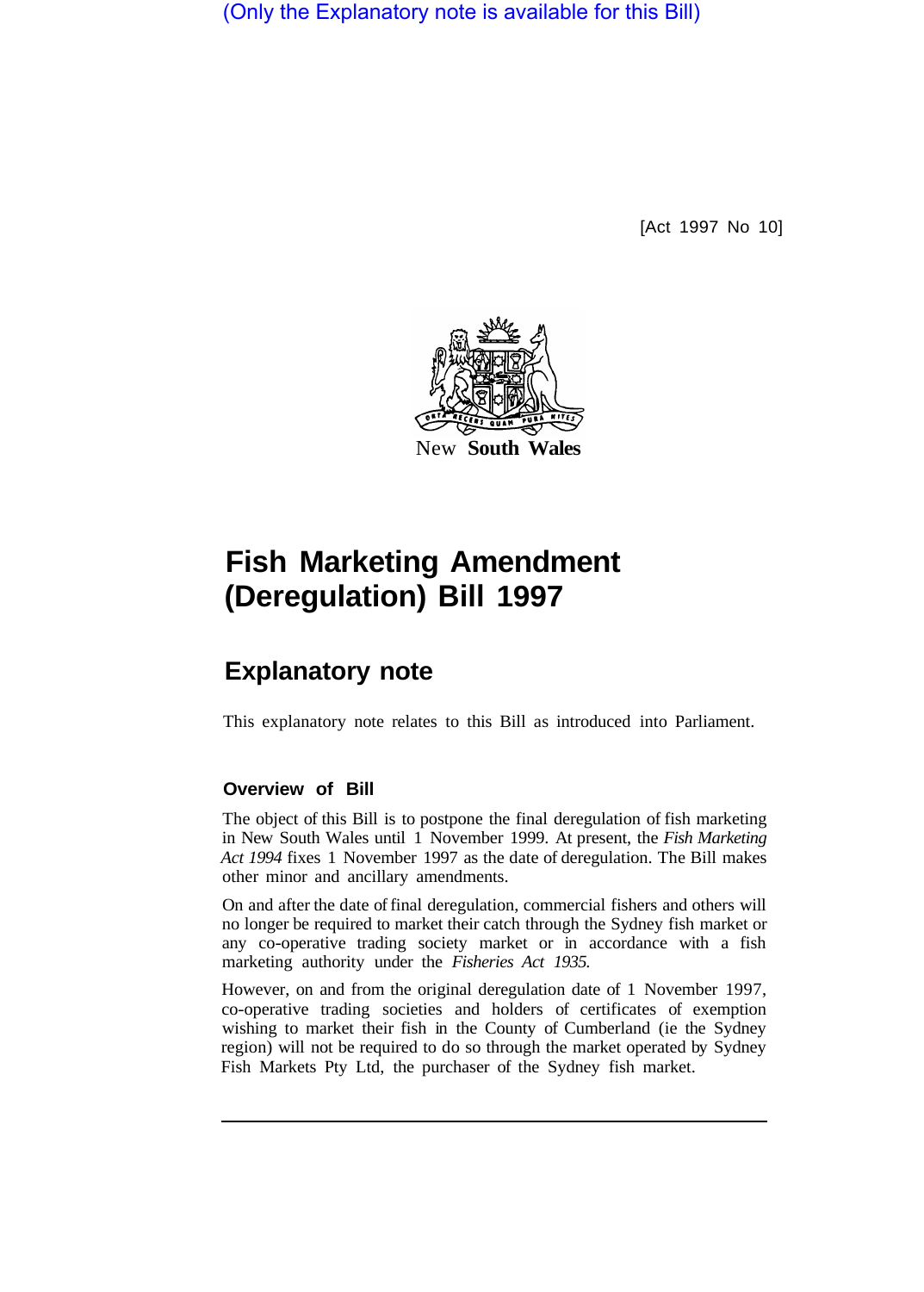Fish Marketing Amendment (Deregulation) Bill 1997 [Act 1997 No 10]

Explanatory note

#### Outline of provisions

**Clause 1** sets out the name (also called the short title) of the proposed Act.

**Clause 2** provides for the commencement of the proposed Act on the date of assent (except for the proposed amendment in Schedule 1 [5], the commencement of which is required to be delayed until the original deregulation date of 1 November 1997).

**Clause 3** is a formal provision giving effect to the amendments to the *Fish Marketing Act I994* set out in Schedule 1.

**Clause 4** is a formal provision giving effect to the amendment to the *Fisheries Act 1935* set out in Schedule 2.

#### **Schedule I Amendment of Fish Marketing Act 1994**

#### **Part 1 Principal amendment**

**Schedule 1 [l]** provides that 1 November 1999, instead of 1 November 1997, is the date of deregulation of fish marketing in New South Wales. The amendment also provides that references in Acts, contracts or other documents to the deregulation date are to be construed as references to the new deregulation date, but with a power to make regulations that require any such reference to continue to be construed as a reference to the previous deregulation date.

#### **Part 2 Minor and ancillary amendments**

**Schedule 1 [2]** updates a reference to the relevant legislation regulating commercial fishers, namely, the *Fisheries Management Act 1994.* 

**Schedule 1 [3]** inserts a reference in the definition of the *deregulation date*  to the proposed new date of 1 November 1999.

**Schedule 1 [4]** updates a reference to the relevant legislation regulating the issue of fish marketing authorities until the deregulation date.

**Schedule 1 [5]** omits a provision of the *Fish Marketing Act 1994* that specifically sanctioned, until the deregulation date, conditions in the leases of wholesale and retail shops on the site of the Sydney fish markets that require the lessees to purchase their fish from the public auction facility of Sydney Fish Markets Pty Ltd, the purchaser of the Sydney fish market. This special protection from the operation of the *Competition Code* is being removed in connection with the deregulation of fish marketing in the Sydney region on the original deregulation date.